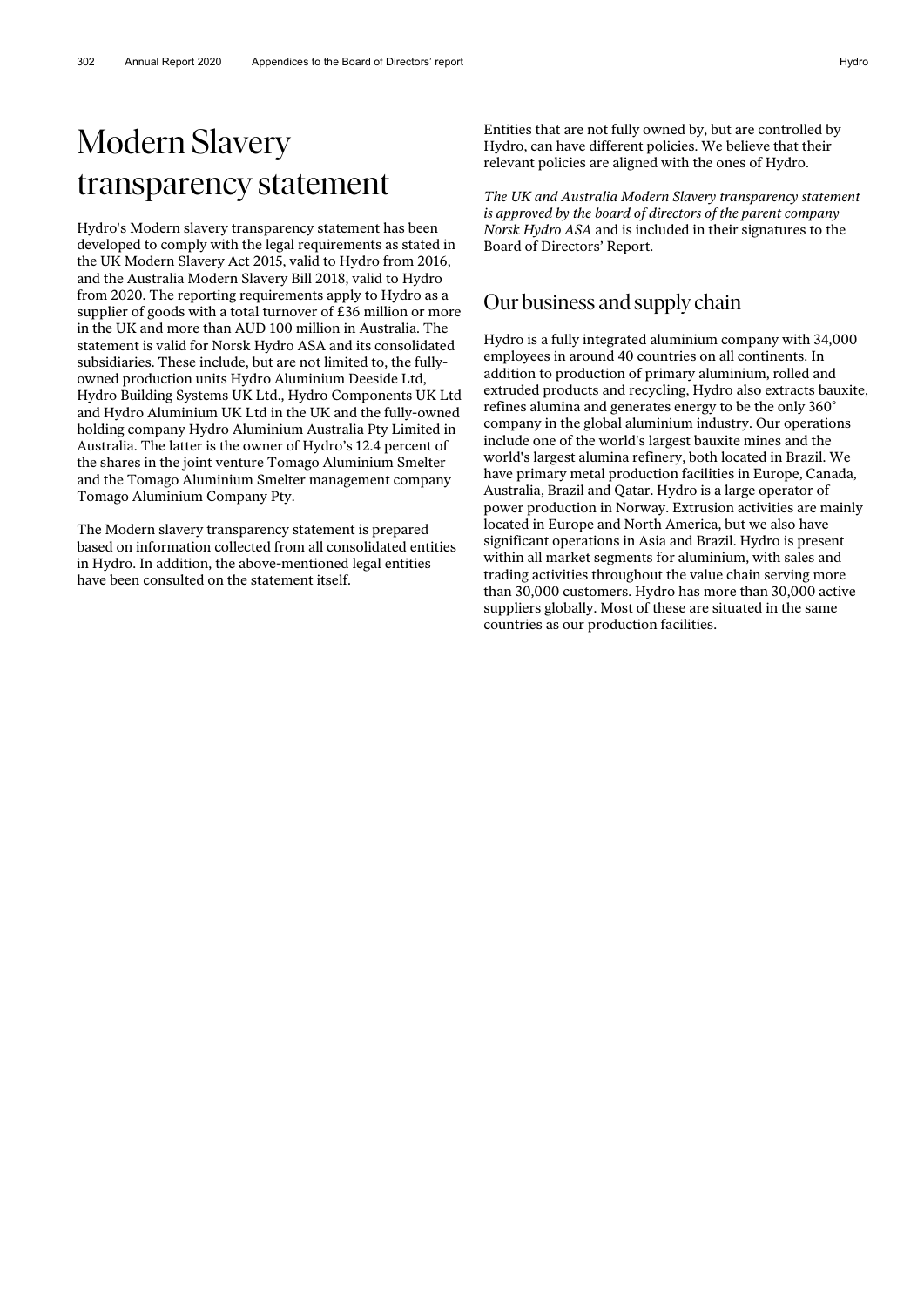#### **Hydro's supply chain**



The figure shows Hydro's supply chain related to its value chain, and does not reflect the current organizational structure.

### Our policies and commitments

As a global energy and aluminium company with mining interests, ensuring responsible conduct in relation to society at large is important throughout Hydro's value chain. We have to consider our impact on society, spanning from construction to divestment activity, including risk of human rights violations, within our own operations, the communities we are part of, and in the supply chain.

Our compliance system shall ensure that all persons acting on behalf of Hydro comply with applicable laws and regulations and with the requirements adopted by Hydro. Information pertaining to Hydro's human rights policies and compliance is regularly discussed with the board of directors, the Corporate Management Board, business area management teams, and relevant parties such as union representatives.

We respect the human rights of all individuals and groups that may be affected by our operations, including freedom from modern slavery. As an employer, owner and purchaser, an important contribution toward respecting human rights is to secure decent working conditions in our organization, in minority-owned companies and with our suppliers.

We do not tolerate any form of harassment or discrimination, including but not limited to gender, race, color, religion, political views, union affiliation, ethnic background, disability, sexual orientation or marital status. And we do not tolerate any form of forced labor or child labor abuse. We support the principle of freedom of association and collective bargaining. Hydro also supports key frameworks that define human rights principles and is committed to following these, including the UN Guiding Principles on Business and Human Rights and ILO's eight core conventions. We are a member of the UN Global Compact and the International Council on Mining and Metals (ICMM) and are committed to following their principles and position statements. We use the GRI Standards for voluntary reporting of sustainable development. Hydro's human rights management is based on the OECD Due Diligence Guidance for Responsible Business Conduct. Human rights responsibilities are part of Hydro's Code of Conduct, which is translated into 19 languages.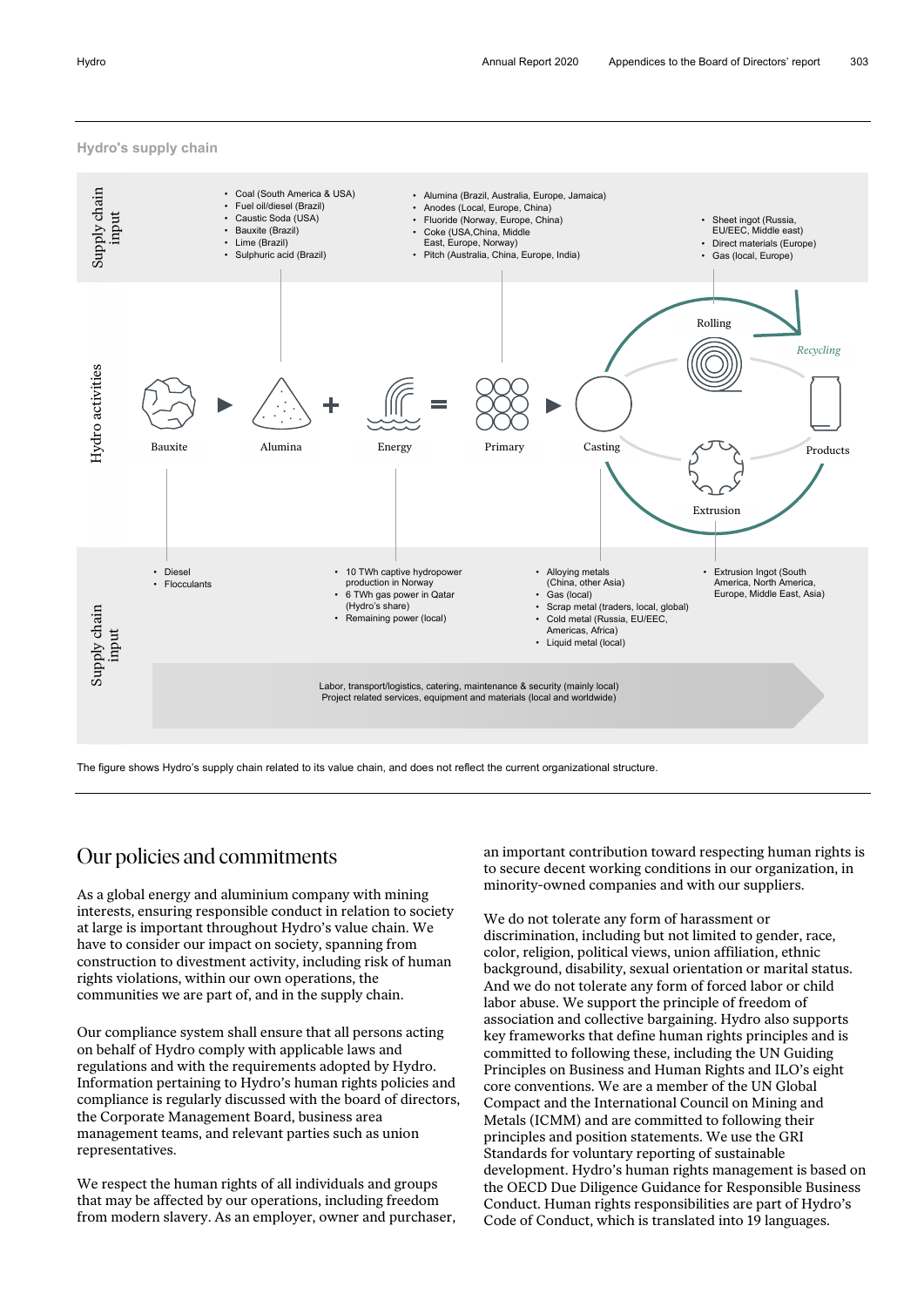As part of the ongoing process to manage and improve Hydro's human rights impacts, we updated our Human Rights policy and Supplier Code of Conduct in 2020. We also prioritized Hydro's major risks related to human rights (salient issues) and revised the mapping of risk to people in our enterprise risk management process. A corporate coordination group was established to improve collaboration on human rights topics across the organization. The improvement work will continue in 2021.

Hydro's new Human Rights Policy outlines the company's commitment to respecting and promoting human rights. The commitment is integrated in key procedures, including supply chain management, new projects, portfolio management, and risk management. The policy is approved by the Corporate Management Board and is available at www.hydro.com/principles.

We have identified Hydro's major risks to people, the human rights salient to our operations and which we are most at risk of impacting:

- Modern slavery, forced labor and child labor abuse
- Principles of freedom of association and collective bargaining
- Freedom from discrimination and harassment
- Decent working conditions
- Right to privacy
- Right to health
- Right to safety
- Rights of vulnerable individuals and groups
- Access to information, dialogue and participation
- Rightful, respectful and lawful resettlement, relocation and repossession

We expect our suppliers and business partners to follow the Universal Declaration of Human Rights, ILO's eight core conventions and related UN documents and instruments. The minimum requirements to our suppliers are stated in Hydro's Supplier Code of Conduct. The Hydro Supplier Code of Conduct was updated in 2020 to be more specific on several of the requirements than the former version. The changes are based on international standards Hydro is committed to and more requirements have been included, e.g., data privacy, minimum wages, alert line and conflict minerals.

Implementation of governing documents, processes and procedures that concern the respect for human rights is a line management responsibility. Human rights risk can be addressed in the business areas' sustainability committees or similar fora. Information pertaining to Hydro's most severe human rights risks is communicated to the board of directors, the Corporate Management Board, business area management teams, and relevant parties such as union representatives.

## Training and capacity building

Human rights responsibilities are part of Hydro's Code of Conduct, which is translated into 19 languages. The Code of Conduct includes our opposition to all forms of human trafficking and forced or compulsory labor. Training on the Code of Conduct is provided to employees. In addition, more specific training on relevant human rights topics is provided

to relevant functions and locations. E-learnings on Hydro's Social responsibility, including human rights, is available to all employees. For more information, see note S10.4 to the Social statements in Hydro's Annual Report 2020.

We have committed to contribute to quality education and capacity building for 500,000 people in our communities and for business partners from 2018 until end of 2030. In 2020, we reached an additional 59,000 people, accumulating to more than 100,000 since 2018. Continuous improvement of current initiatives and development of new high-impact initiatives will be important going forward.

Hydro works to strengthen and improve suppliers' performance. This may be done through dialogue, sharing of knowledge, innovation processes, incentives or supplier development programs.

#### Risk assessments of human and laborrights

With more than 30,000 active suppliers, Hydro risks being exposed to human rights violations including modern slavery. Hydro did not detect severe human rights impacts in our own operations in 2020, pending final results from the human rights due diligence of Albras, Alunorte and Paragominas.

Human rights due diligence is integrated in relevant business processes including the enterprise risk management process. Mitigating actions or activity plans are developed and included in business plans in the business areas where relevant. Business plans are monitored, followed up and evaluated through the year in regular internal board meetings. Human rights and other sustainability related issues are discussed when relevant.

In line with our risk-based approach, we aim to conduct more thorough stand-alone human rights impact assessments with mitigating action plans where there is a higher risk for adverse impacts.

Before new projects, major developments or large expansions are undertaken, we aim to conduct risk-based environmental and social impact assessments, when relevant, which include evaluating risks for adverse human rights impacts. We are guided by The IFC Performance Standards on Environmental and Social Sustainability in doing so.

We recognize that our activities impact communities in which we operate. We engage and collaborate with stakeholders both internally and externally when relevant to help inform us about, and evaluate the effectiveness of, our human rights management. This may include NGOs, unions, works councils, local associations, authorities, customers, suppliers, business partners.

We are committed to the principles of non-discrimination and to respecting the rights of vulnerable individuals and groups. We aim to include vulnerable individuals and groups in our dialogues and to pay particular attention to these groups in terms of impact and remediation. Dialogue with the employees' representatives includes involvement at an early stage in all major processes affecting employees, and